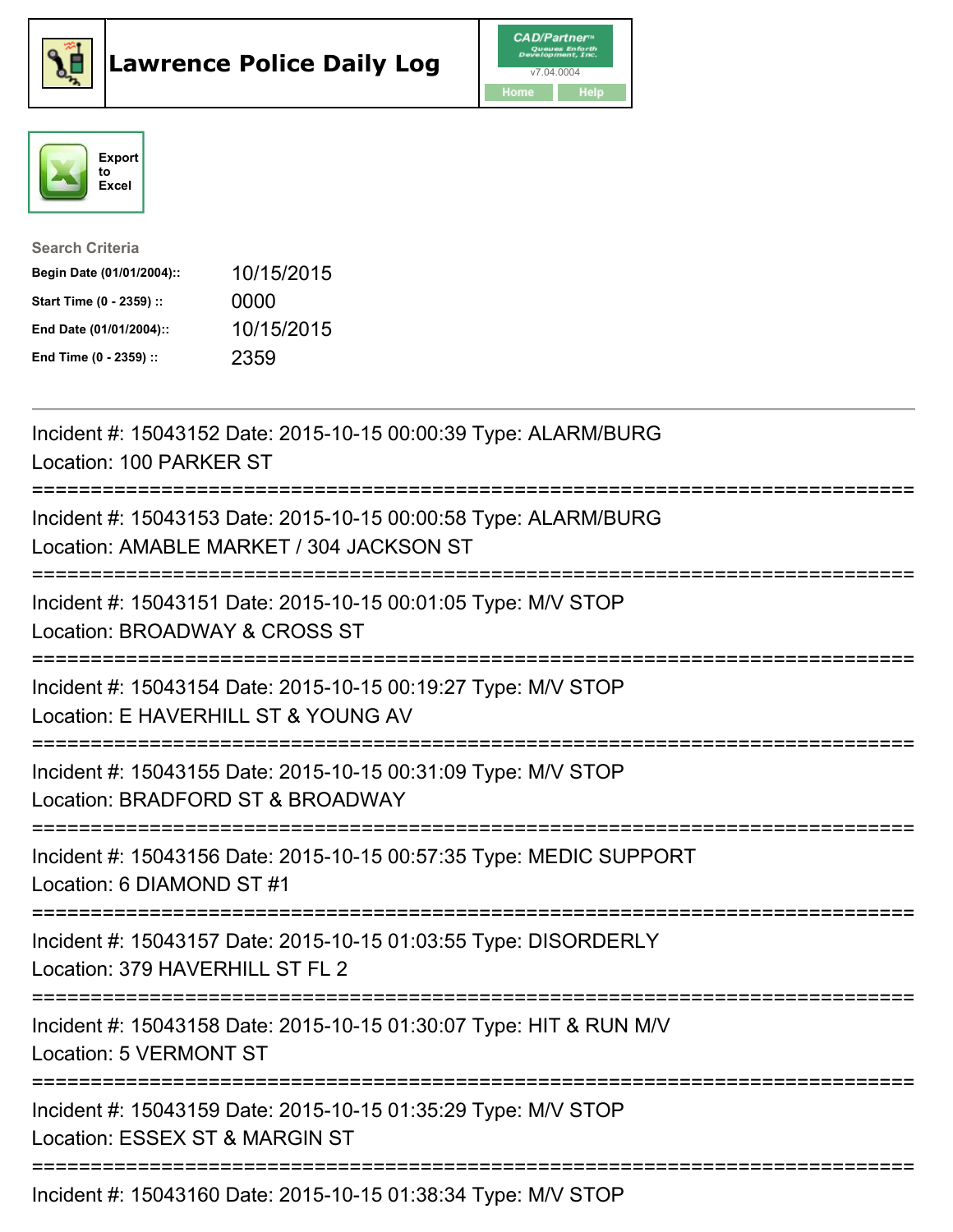| Location: EASTON ST & S BROADWAY<br>;======================<br>-----------------------------                                   |
|--------------------------------------------------------------------------------------------------------------------------------|
| Incident #: 15043161 Date: 2015-10-15 01:41:18 Type: M/V STOP<br>Location: MEDFORD ST & OXFORD ST<br>========================= |
| Incident #: 15043162 Date: 2015-10-15 01:56:06 Type: M/V STOP<br>Location: HAMPSHIRE ST & TREMONT ST                           |
| Incident #: 15043163 Date: 2015-10-15 01:57:00 Type: M/V STOP<br>Location: CYPRESS ST & PEARL ST                               |
| Incident #: 15043164 Date: 2015-10-15 02:08:19 Type: M/V STOP<br>Location: ANDOVER ST & STATE ST                               |
| Incident #: 15043165 Date: 2015-10-15 02:09:12 Type: M/V STOP<br>Location: ALLSTON ST & MARSTON ST<br>:======================  |
| Incident #: 15043166 Date: 2015-10-15 02:27:08 Type: M/V STOP<br>Location: PLATT ST & SARGENT ST                               |
| Incident #: 15043167 Date: 2015-10-15 02:30:51 Type: M/V STOP<br>Location: HAVERHILL ST & LAWRENCE ST                          |
| Incident #: 15043168 Date: 2015-10-15 02:31:34 Type: M/V STOP<br>Location: BROADWAY & TREMONT ST                               |
| Incident #: 15043170 Date: 2015-10-15 02:39:57 Type: M/V STOP<br>Location: BERKELEY ST & BRUCE ST                              |
| Incident #: 15043169 Date: 2015-10-15 02:40:17 Type: M/V STOP<br>Location: BROADWAY & HAVERHILL ST                             |
| Incident #: 15043171 Date: 2015-10-15 02:48:32 Type: M/V STOP<br>Location: AMESBURY & ELM                                      |
| Incident #: 15043172 Date: 2015-10-15 03:13:13 Type: M/V STOP<br>Location: ANDOVER ST & S BROADWAY                             |
| Incident #: 15043173 Date: 2015-10-15 03:13:34 Type: M/V STOP<br>Location: BROADWAY & TREMONT ST                               |
|                                                                                                                                |

Incident #: 15043175 Date: 2015-10-15 03:14:20 Type: M/V STOP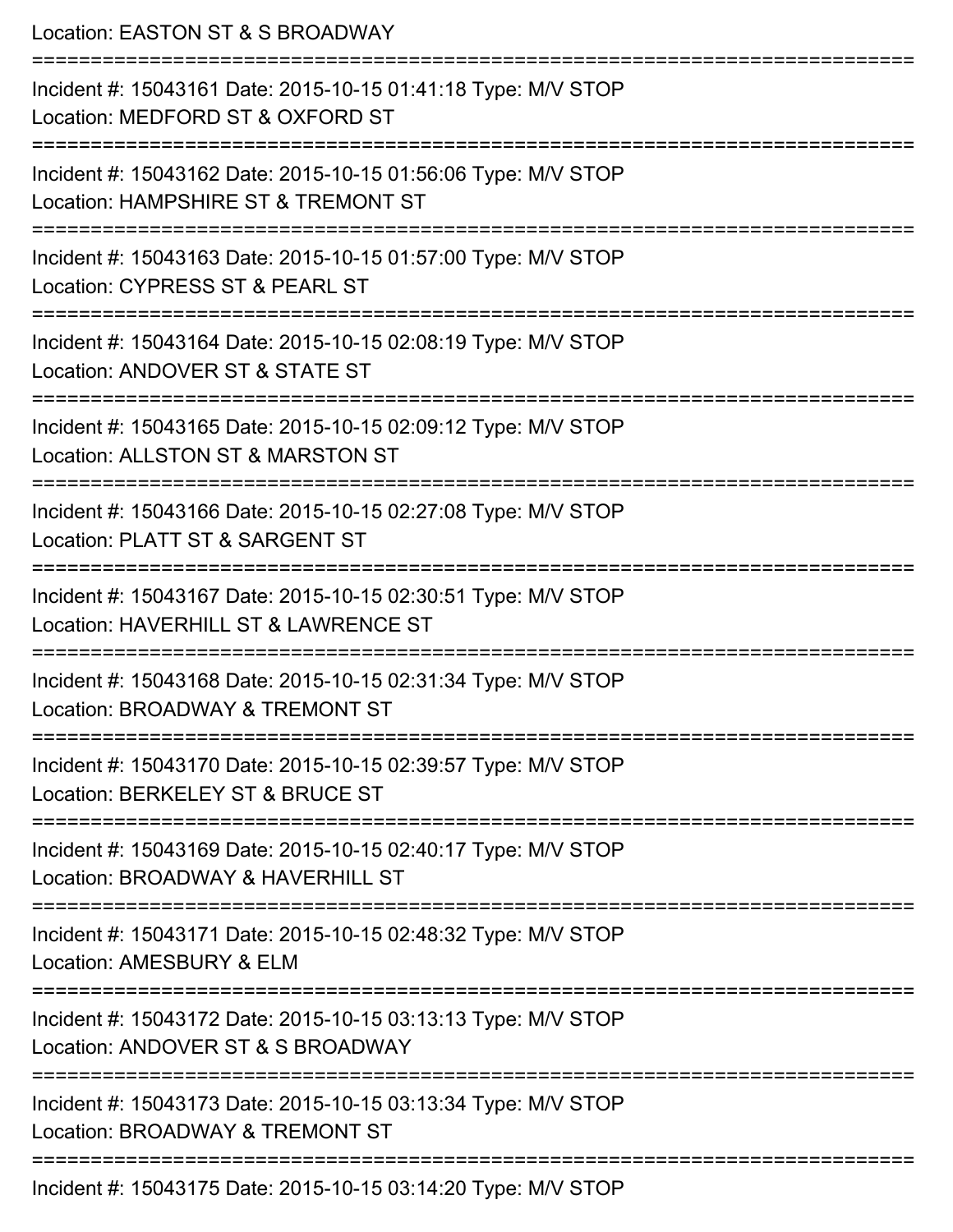| Incident #: 15043174 Date: 2015-10-15 03:14:57 Type: M/V STOP<br>Location: ANDOVER ST & STATE ST    |
|-----------------------------------------------------------------------------------------------------|
| Incident #: 15043176 Date: 2015-10-15 03:34:37 Type: MEDIC SUPPORT<br>Location: 45 BROADWAY #511    |
| Incident #: 15043177 Date: 2015-10-15 03:51:09 Type: M/V STOP<br>Location: 55 CEDAR ST              |
| Incident #: 15043178 Date: 2015-10-15 04:15:47 Type: UNKNOWN PROB<br>Location: 12 MAGINNIS AV       |
| Incident #: 15043179 Date: 2015-10-15 04:16:14 Type: M/V STOP<br>Location: CANAL ST & MARSTON ST    |
| Incident #: 15043180 Date: 2015-10-15 04:38:13 Type: DISTURBANCE<br>Location: 30 HAWLEY ST FL 3     |
| Incident #: 15043181 Date: 2015-10-15 04:42:27 Type: M/V STOP<br>Location: RT 114                   |
| Incident #: 15043182 Date: 2015-10-15 05:10:31 Type: ASSSIT AMBULANC<br>Location: 196 EXCHANGE ST   |
| Incident #: 15043183 Date: 2015-10-15 05:19:48 Type: M/V STOP<br>Location: 55 MERRIMACK ST          |
| Incident #: 15043184 Date: 2015-10-15 05:47:40 Type: ALARMS<br>Location: 155 BUTLER ST              |
| Incident #: 15043185 Date: 2015-10-15 05:52:32 Type: M/V STOP<br>Location: MR TUX / 59 MERRIMACK ST |
| Incident #: 15043186 Date: 2015-10-15 05:58:37 Type: M/V STOP<br>Location: FRANKLIN ST & METHUEN ST |
| Incident #: 15043187 Date: 2015-10-15 06:02:35 Type: M/V STOP<br>Location: AMESBURY ST & ESSEX ST   |
| Incident #: 15043188 Date: 2015-10-15 06:39:54 Type: MEDIC SUPPORT                                  |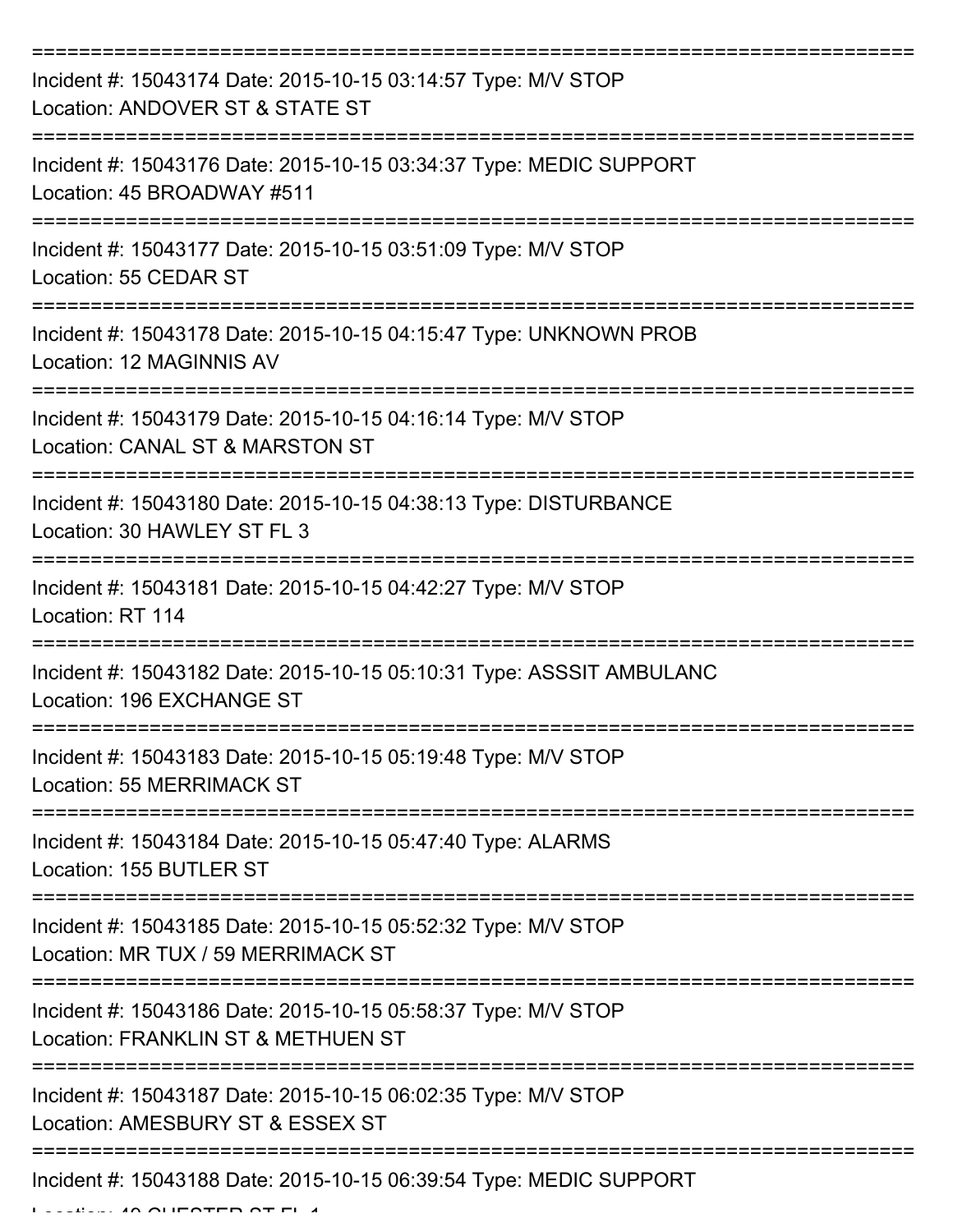| Incident #: 15043189 Date: 2015-10-15 06:42:08 Type: NOISE ORD<br>Location: 379 HAVERHILL ST #3-4 FL 2                   |
|--------------------------------------------------------------------------------------------------------------------------|
| Incident #: 15043190 Date: 2015-10-15 06:55:18 Type: PARK & WALK<br>Location: BROADWAY                                   |
| Incident #: 15043192 Date: 2015-10-15 07:08:15 Type: M/V STOP<br>Location: S BROADWAY & SHATTUCK ST                      |
| Incident #: 15043191 Date: 2015-10-15 07:09:18 Type: ALARMS<br>Location: 530 BROADWAY                                    |
| Incident #: 15043193 Date: 2015-10-15 07:23:18 Type: CLOSE STREET<br>Location: BERKELEY ST & PARK ST                     |
| Incident #: 15043194 Date: 2015-10-15 07:25:33 Type: M/V STOP<br>Location: ANDOVER ST & TEWKSBURY ST                     |
| Incident #: 15043195 Date: 2015-10-15 07:44:42 Type: CLOSE STREET<br><b>Location: HAMPSHIRE ST</b>                       |
| Incident #: 15043196 Date: 2015-10-15 08:13:44 Type: MAL DAMAGE<br>Location: 381 LOWELL ST                               |
| Incident #: 15043197 Date: 2015-10-15 08:26:39 Type: M/V STOP<br>Location: BROADWAY & HAVERHILL ST                       |
| Incident #: 15043198 Date: 2015-10-15 08:31:46 Type: B&E/PAST<br>Location: 100 PARKER ST                                 |
| Incident #: 15043199 Date: 2015-10-15 08:32:28 Type: M/V STOP<br>Location: 29 BOWDOIN ST                                 |
| Incident #: 15043200 Date: 2015-10-15 08:34:20 Type: ALARM/BURG<br>Location: MULTI CULTURAL HOME CARE / 354 MERRIMACK ST |
| Incident #: 15043201 Date: 2015-10-15 08:37:20 Type: RECOV/STOL/MV<br>Location: 151 BAILEY ST                            |
| Incident #: 15043203 Date: 2015-10-15 08:51:29 Type: TRANSPORT                                                           |

Location: 114 BAILEV ST EL 1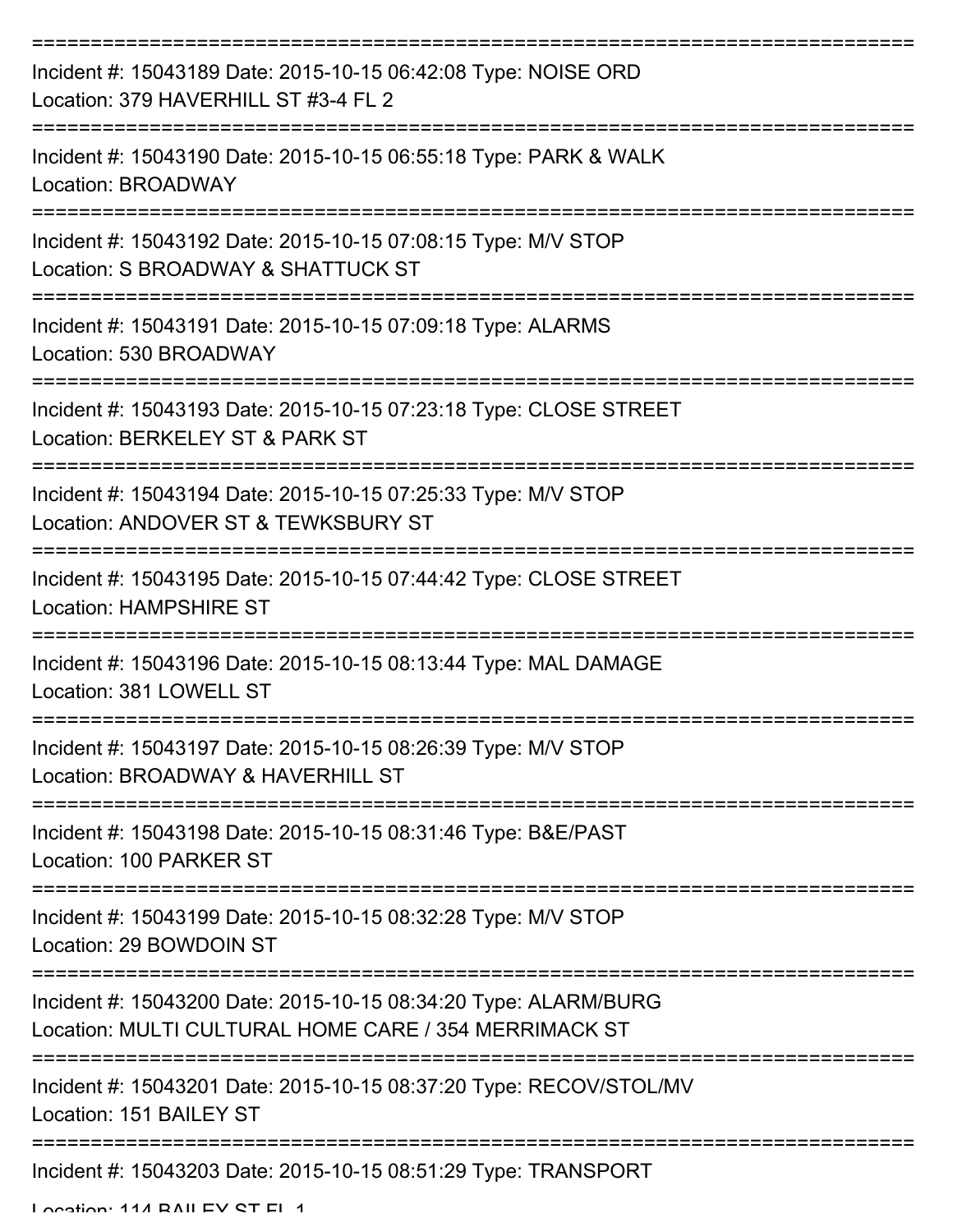| Incident #: 15043202 Date: 2015-10-15 08:57:24 Type: MAL DAMAGE<br>Location: 439 LOWELL ST                                    |
|-------------------------------------------------------------------------------------------------------------------------------|
| Incident #: 15043204 Date: 2015-10-15 09:00:55 Type: SUS PERS/MV<br>Location: 21 HAMILTON ST                                  |
| Incident #: 15043205 Date: 2015-10-15 09:07:49 Type: SUS PERS/MV<br>Location: 134 WEST ST                                     |
| Incident #: 15043206 Date: 2015-10-15 09:15:40 Type: ALARM/BURG<br>Location: RESD; CORREA / 4 PROCTOR RD                      |
| Incident #: 15043207 Date: 2015-10-15 09:46:36 Type: NOTIFICATION<br>Location: 132 BROOKFIELD ST                              |
| Incident #: 15043208 Date: 2015-10-15 09:49:18 Type: ALARM/HOLD<br>Location: PENSKE TRUCK LEASING 9789752552 / 650 S UNION ST |
| Incident #: 15043210 Date: 2015-10-15 10:19:32 Type: ALARM/BURG<br>Location: ST ANNES HOME INCORPORATED / 595 HAVERHILL ST    |
| Incident #: 15043209 Date: 2015-10-15 10:19:45 Type: M/V STOP<br>Location: CLIFTON ST & DRACUT ST                             |
| Incident #: 15043211 Date: 2015-10-15 10:36:06 Type: SUS PERS/MV<br>Location: 48 WASHINGTON ST                                |
| Incident #: 15043212 Date: 2015-10-15 10:53:09 Type: INVESTIGATION<br>Location: DCF OFFICE / 280 MERRIMACK ST FL 2            |
| Incident #: 15043213 Date: 2015-10-15 11:03:02 Type: M/V STOP<br><b>Location: CHANDLER ST</b>                                 |
| Incident #: 15043214 Date: 2015-10-15 11:18:20 Type: UNKNOWN PROB<br>Location: 5 SUTCLIFFE CT #1 FL 1                         |
| Incident #: 15043215 Date: 2015-10-15 11:38:22 Type: DOMESTIC/PROG<br>Location: MILL CITY INSURANCE / 290 MERRIMACK ST        |
| Incident #: 15043216 Date: 2015-10-15 11:51:46 Type: UNKNOWN PROB<br>Location: 320 S BROADWAY                                 |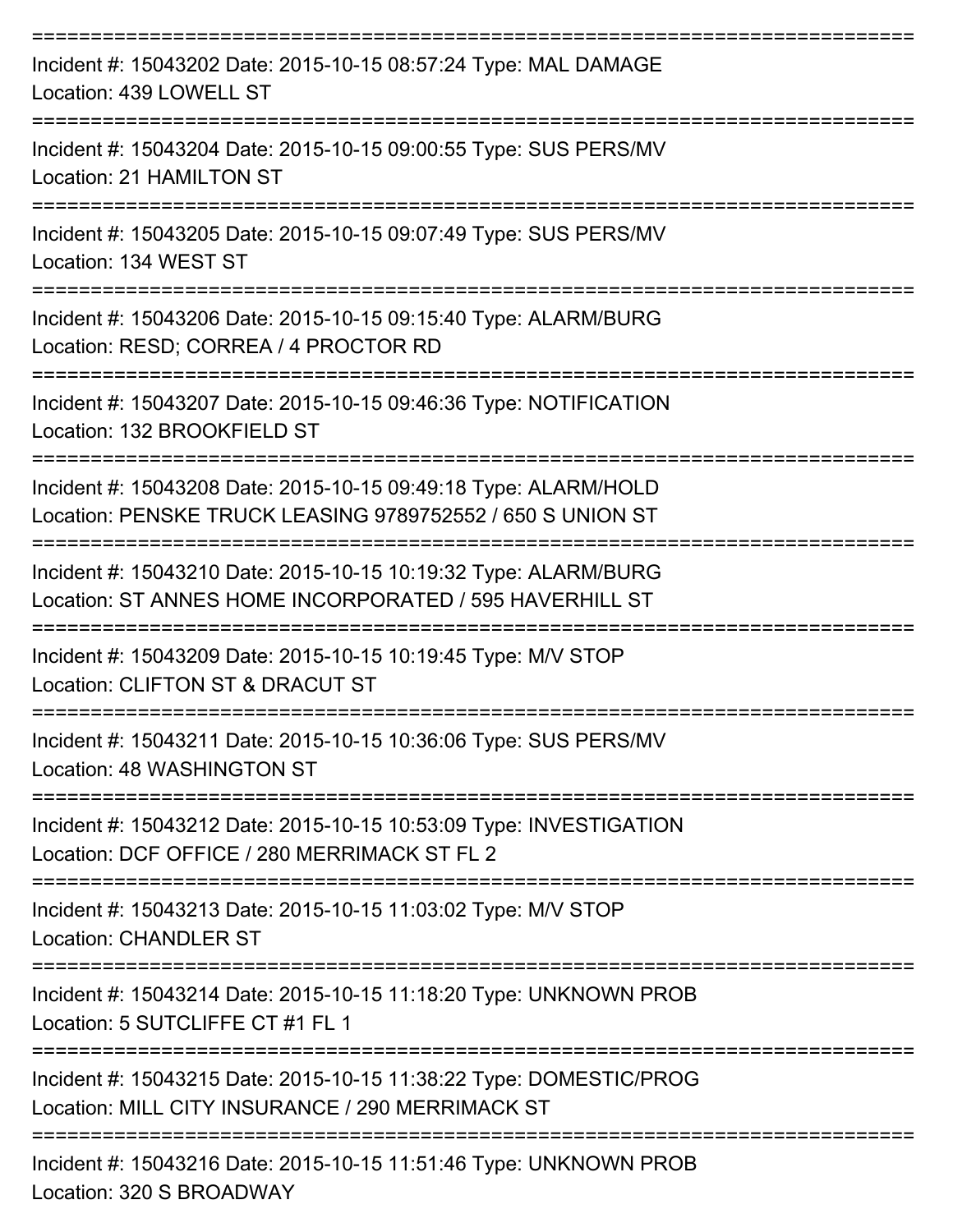| Incident #: 15043217 Date: 2015-10-15 11:56:08 Type: SUS PERS/MV<br>Location: DAISY ST & HOLLY ST                                              |
|------------------------------------------------------------------------------------------------------------------------------------------------|
| Incident #: 15043218 Date: 2015-10-15 11:58:50 Type: INVEST CONT<br>Location: 335 COMMON ST                                                    |
| Incident #: 15043219 Date: 2015-10-15 12:06:08 Type: TOW/REC/STOL<br>Location: SAUNDERS ST & THORNDIKE ST<br>=============================     |
| Incident #: 15043220 Date: 2015-10-15 12:10:59 Type: SUS PERS/MV<br>Location: PARK ST & WALNUT ST                                              |
| Incident #: 15043221 Date: 2015-10-15 12:14:11 Type: DISTURBANCE<br>Location: 70 N PARISH RD FL Q<br>:=================================        |
| Incident #: 15043222 Date: 2015-10-15 12:28:38 Type: ALARM/BURG<br>Location: RESD; DARLIN HERNANDEZ9789028024 / 39 STORROW ST                  |
| Incident #: 15043223 Date: 2015-10-15 12:40:59 Type: 209A/SERVE<br>Location: 335 LAWRENCE ST                                                   |
| Incident #: 15043224 Date: 2015-10-15 12:42:02 Type: CK WELL BEING<br>Location: 15 ACTON ST                                                    |
| Incident #: 15043226 Date: 2015-10-15 12:52:38 Type: M/V STOP<br>Location: 891LH0 / BOXFORD ST & WINTHROP AV                                   |
| Incident #: 15043227 Date: 2015-10-15 12:54:43 Type: TOW OF M/V<br>Location: 66JC99 / 229 E HAVERHILL ST<br>---------------------------------- |
| Incident #: 15043228 Date: 2015-10-15 12:57:20 Type: M/V STOP<br>Location: CAMBRIDGE ST & WINTHROP AV                                          |
| Incident #: 15043229 Date: 2015-10-15 13:00:26 Type: SHOPLIFTING<br>Location: MARKET BASKET / 700 ESSEX ST<br>====================             |
| Incident #: 15043230 Date: 2015-10-15 13:03:57 Type: SUS PERS/MV<br>Location: LEBANON ST & WHITE ST                                            |
| Incident #: 15043231 Date: 2015-10-15 13:09:11 Type: THREATS<br>Location: 48 STEARNS AV                                                        |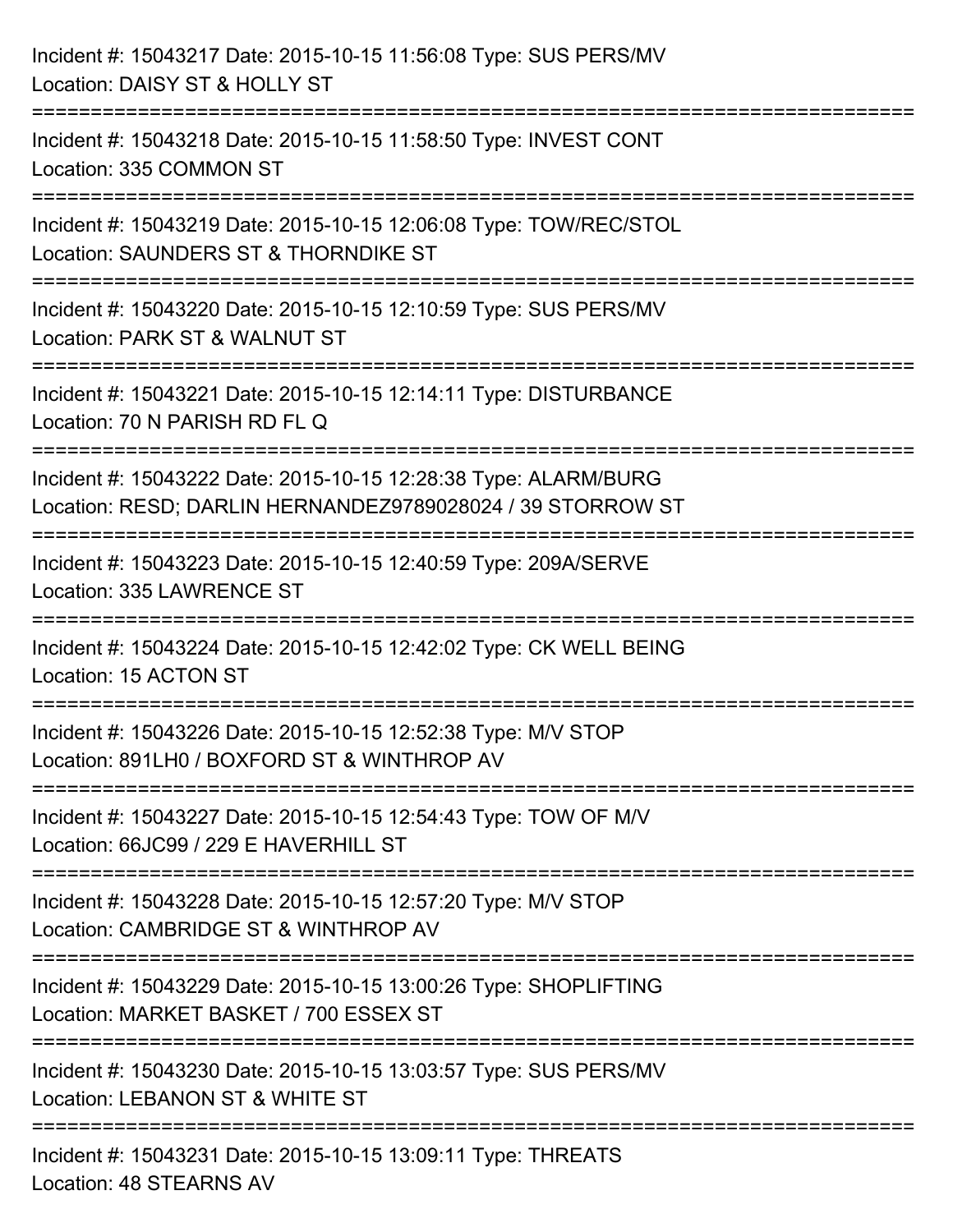| Incident #: 15043232 Date: 2015-10-15 13:09:30 Type: SUS PERS/MV<br>Location: 25 BOYD ST                                                     |
|----------------------------------------------------------------------------------------------------------------------------------------------|
| :=================================<br>Incident #: 15043233 Date: 2015-10-15 13:16:42 Type: INVESTIGATION<br>Location: 61 FRANKLIN ST #1      |
| Incident #: 15043234 Date: 2015-10-15 13:31:49 Type: COUNTERFEIT<br>Location: 700 ESSEX ST<br>================================               |
| Incident #: 15043235 Date: 2015-10-15 13:32:31 Type: 209A/SERVE<br>Location: 114 SUMMER ST                                                   |
| Incident #: 15043237 Date: 2015-10-15 13:41:58 Type: A&B PAST<br>Location: 255 E HAVERHILL ST                                                |
| Incident #: 15043236 Date: 2015-10-15 13:42:28 Type: AUTO ACC/NO PI<br>Location: 108 E HAVERHILL ST<br>:==================================== |
| Incident #: 15043238 Date: 2015-10-15 13:48:31 Type: SUS PERS/MV<br>Location: 15 UNION ST                                                    |
| Incident #: 15043239 Date: 2015-10-15 13:58:34 Type: CONFIS PROP<br>Location: 233 HAVERHILL ST #ST                                           |
| Incident #: 15043240 Date: 2015-10-15 14:01:45 Type: HIT & RUN M/V<br>Location: 197 WEST ST                                                  |
| Incident #: 15043241 Date: 2015-10-15 14:03:28 Type: TOW/REPOSSED<br>Location: 2 CANTON ST                                                   |
| Incident #: 15043242 Date: 2015-10-15 14:06:38 Type: WARRANT SERVE<br>Location: 40 UNION ST                                                  |
| Incident #: 15043243 Date: 2015-10-15 14:34:04 Type: DRUG VIO<br>Location: 15 UNION ST                                                       |
| Incident #: 15043244 Date: 2015-10-15 14:45:15 Type: MEDIC SUPPORT<br><b>Location: ERVING AV</b>                                             |
| Incident #: 15043245 Date: 2015-10-15 14:46:38 Type: AUTO ACC/NO PI<br>Location: ANDOVER ST & S UNION ST                                     |

===========================================================================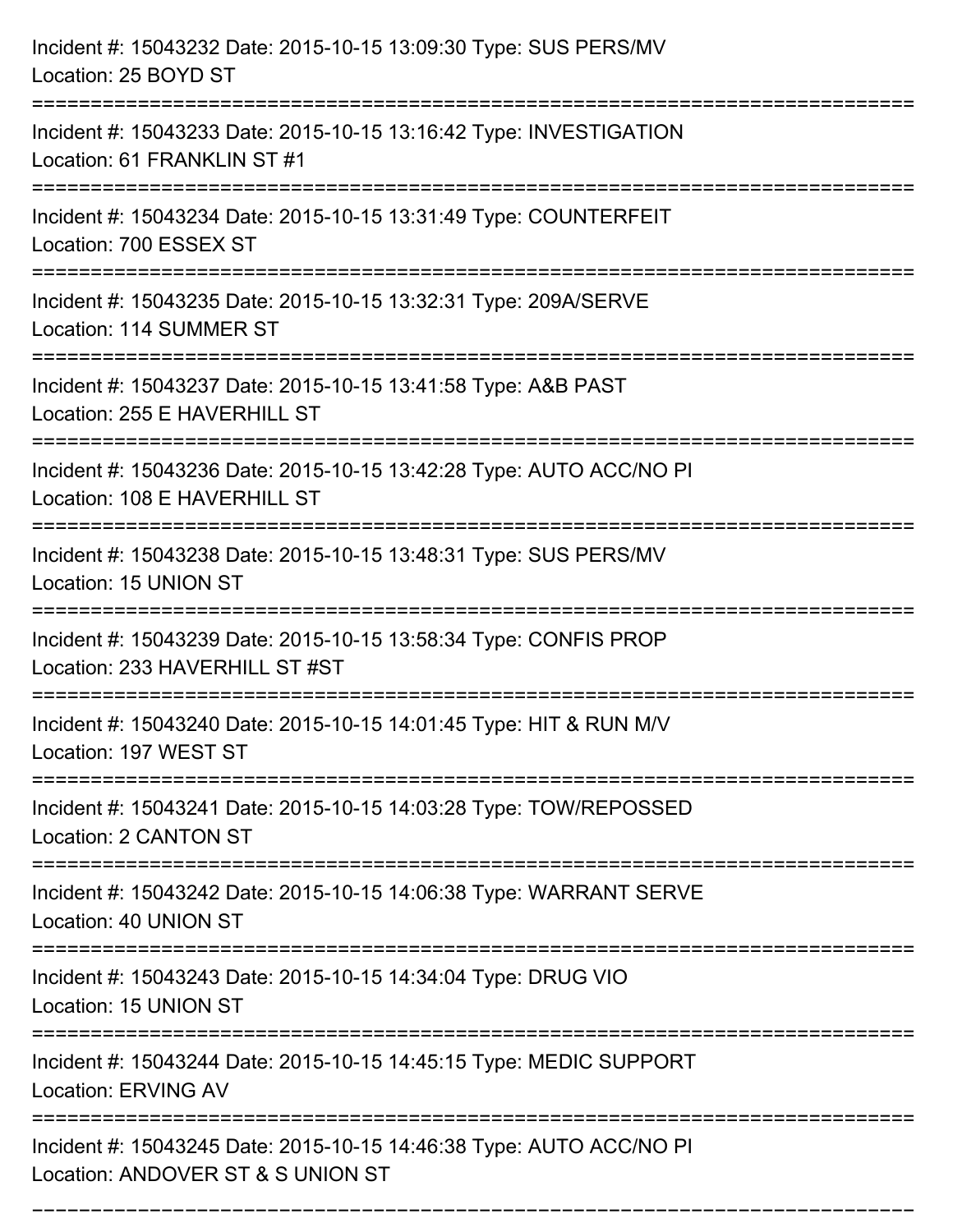| Incident #: 15043246 Date: 2015-10-15 14:51:48 Type: 209A/SERVE<br>Location: 114 SUMMER ST #REAR APT FL 3                                 |
|-------------------------------------------------------------------------------------------------------------------------------------------|
| .-----------------------------<br>Incident #: 15043247 Date: 2015-10-15 14:57:53 Type: ALARM/BURG<br>Location: CANELA RESD / 369 WATER ST |
| Incident #: 15043248 Date: 2015-10-15 14:58:12 Type: SUS PERS/MV<br>Location: 18 HIGH ST                                                  |
| Incident #: 15043249 Date: 2015-10-15 15:06:56 Type: INVESTIGATION<br>Location: 64 MELVIN ST                                              |
| Incident #: 15043250 Date: 2015-10-15 15:15:13 Type: M/V STOP<br>Location: ANDOVER ST & BEACON ST<br>=================                    |
| Incident #: 15043251 Date: 2015-10-15 15:15:54 Type: ALARM/BURG<br>Location: LAS PALMAS RESTURANT / 445 ESSEX ST                          |
| Incident #: 15043252 Date: 2015-10-15 15:18:11 Type: LIC PLATE STO<br>Location: WEST ST<br>=========================                      |
| Incident #: 15043253 Date: 2015-10-15 15:26:46 Type: M/V STOP<br>Location: ANDOVER ST & BLANCHARD ST                                      |
| Incident #: 15043254 Date: 2015-10-15 15:29:07 Type: SUS PERS/MV<br>Location: 48 HOLLY ST                                                 |
| Incident #: 15043255 Date: 2015-10-15 15:50:03 Type: 209A/SERVE<br>Location: 1 RIVERVIEW PL                                               |
| Incident #: 15043256 Date: 2015-10-15 16:00:37 Type: WARRANT SERVE<br>Location: 101 BOXFORD ST #3 FL 3                                    |
| Incident #: 15043257 Date: 2015-10-15 16:05:40 Type: M/V STOP<br>Location: APPLETON ST & METHUEN ST                                       |
| Incident #: 15043258 Date: 2015-10-15 16:17:03 Type: CONFIS PROP<br>Location: 50 BROADWAY                                                 |
| Incident #: 15043259 Date: 2015-10-15 16:26:53 Type: M/V STOP<br>Location: ANDOVER ST & S BROADWAY                                        |
|                                                                                                                                           |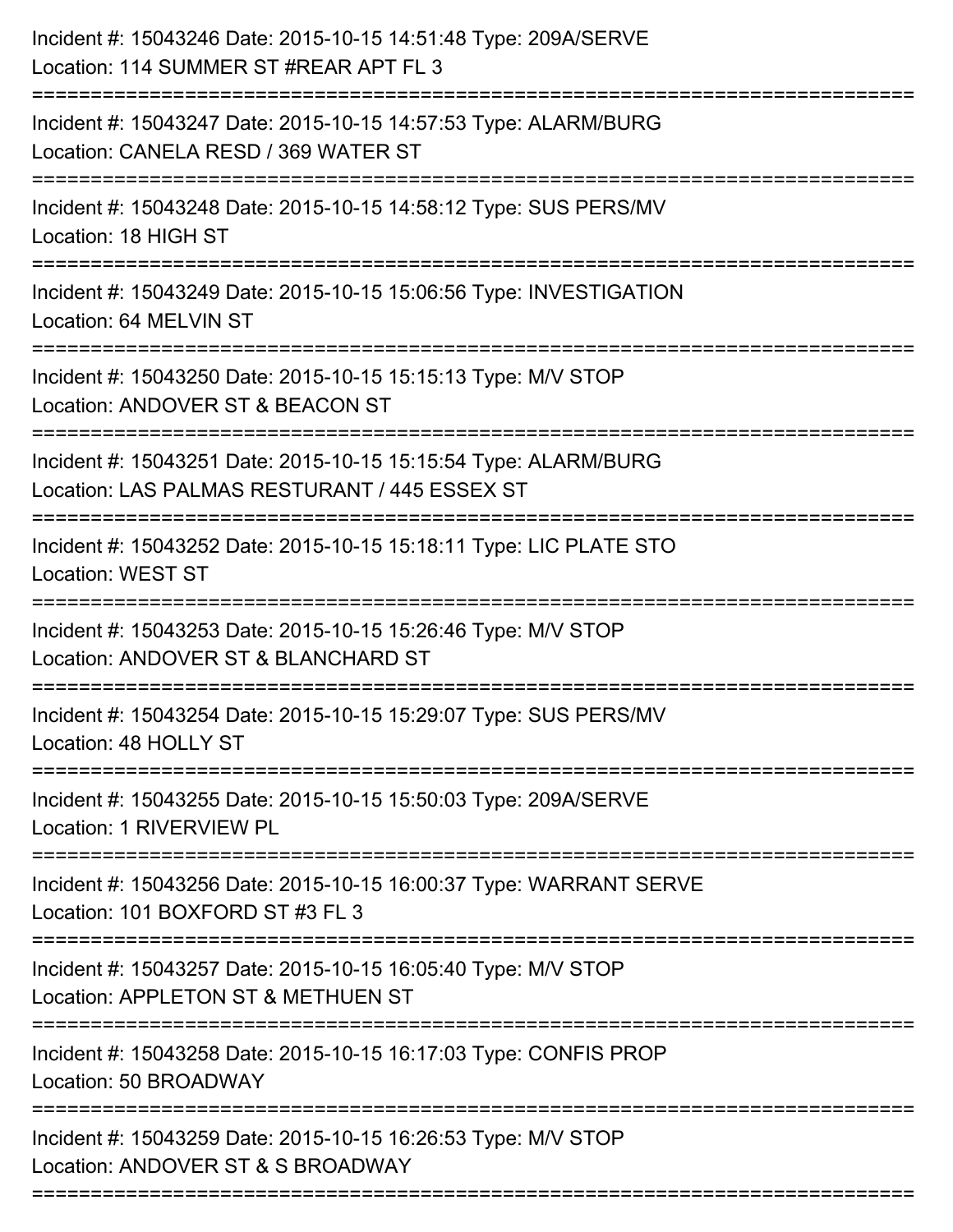Location: 335 MERRIMACK ST #2 FL 2

=========================================================================== Incident #: 15043261 Date: 2015-10-15 16:27:10 Type: FIGHT Location: CRUISE ENVIRONMENTAL / 60 ISLAND ST #SUITE 11 =========================================================================== Incident #: 15043262 Date: 2015-10-15 16:29:49 Type: WOMAN DOWN Location: MCDONALDS / 50 BROADWAY =========================================================================== Incident #: 15043263 Date: 2015-10-15 16:30:27 Type: LARCENY/PAST Location: 222 WINTHROP AV =========================================================================== Incident #: 15043264 Date: 2015-10-15 16:48:38 Type: E911 HANGUP Location: 34 HAVERHILL ST #3 FL 3 =========================================================================== Incident #: 15043265 Date: 2015-10-15 16:49:02 Type: UNWANTEDGUEST Location: 280 MERRIMACK ST FL 2 =========================================================================== Incident #: 15043266 Date: 2015-10-15 16:54:51 Type: DRUG OVERDOSE Location: REGISTRY OF MOTOR VEHICLES / 73 WINTHROP AV =========================================================================== Incident #: 15043267 Date: 2015-10-15 16:55:47 Type: NOTIFICATION Location: 7 ASH ST =========================================================================== Incident #: 15043269 Date: 2015-10-15 17:03:06 Type: AUTO ACC/NO PI Location: COR UNUM MEAL CENTER / 191 SALEM ST =========================================================================== Incident #: 15043270 Date: 2015-10-15 17:07:53 Type: M/V STOP Location: 11 LAWRENCE ST =========================================================================== Incident #: 15043271 Date: 2015-10-15 17:23:16 Type: M/V STOP Location: BROADWAY & GREEN ST =========================================================================== Incident #: 15043272 Date: 2015-10-15 17:40:10 Type: M/V STOP Location: CHICKERING ST & WINTHROP AV =========================================================================== Incident #: 15043273 Date: 2015-10-15 17:41:46 Type: MAN DOWN Location: CAP / 7 BROADWAY =========================================================================== Incident #: 15043274 Date: 2015-10-15 17:57:01 Type: SUS PERS/MV Location: HAVERHILL ST & RESERVOIR TER =========================================================================== Incident #: 15043275 Date: 2015 10 15 18:12:05 Type: SHOPLIFTING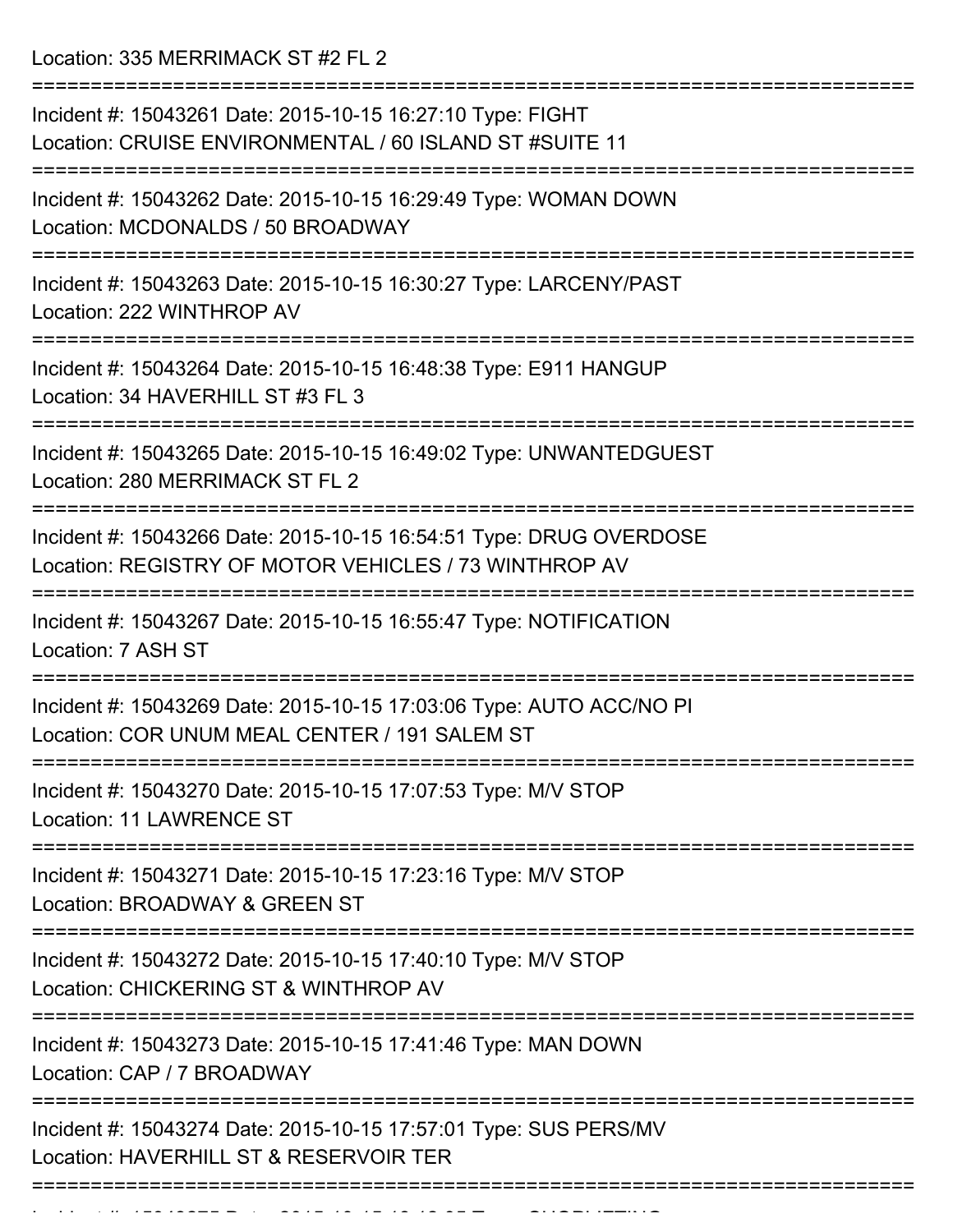| Location: AMABLE SUPERMARKET / 304 JACKSON ST<br>------------------------------                                                                                                |
|--------------------------------------------------------------------------------------------------------------------------------------------------------------------------------|
| Incident #: 15043276 Date: 2015-10-15 18:12:45 Type: M/V STOP<br>Location: FRANKLIN ST & LOWELL ST                                                                             |
| Incident #: 15043277 Date: 2015-10-15 18:19:36 Type: INVEST CONT<br>Location: 81 WARREN ST                                                                                     |
| Incident #: 15043278 Date: 2015-10-15 18:19:39 Type: INVEST CONT<br>Location: 59 GREENWOOD ST                                                                                  |
| Incident #: 15043279 Date: 2015-10-15 18:27:13 Type: AUTO ACC/NO PI<br>Location: B + K LOCKSMITH / 211 S UNION ST<br>=========================<br>============================ |
| Incident #: 15043280 Date: 2015-10-15 18:29:38 Type: SUICIDE ATTEMPT<br>Location: 89 ARLINGTON ST FL 1                                                                         |
| Incident #: 15043281 Date: 2015-10-15 18:44:14 Type: MV/BLOCKING<br>Location: 40 OAK ST                                                                                        |
| Incident #: 15043282 Date: 2015-10-15 18:48:07 Type: AUTO ACC/NO PI<br>Location: BROADWAY & CANAL ST                                                                           |
| Incident #: 15043283 Date: 2015-10-15 18:59:38 Type: SUS PERS/MV<br>Location: CONVIENENCE STORE / 205 BROADWAY                                                                 |
| Incident #: 15043284 Date: 2015-10-15 19:21:45 Type: MAL DAMAGE<br>Location: 186 E HAVERHILL ST                                                                                |
| Incident #: 15043285 Date: 2015-10-15 19:26:27 Type: AUTO ACC/NO PI<br>Location: BROADWAY & ESSEX ST                                                                           |
| Incident #: 15043286 Date: 2015-10-15 19:27:06 Type: SUS PERS/MV<br>Location: 51-53 BASSWOOD ST                                                                                |
| Incident #: 15043288 Date: 2015-10-15 19:41:02 Type: SUS PERS/MV<br>Location: BROADWAY & CANAL ST                                                                              |
| Incident #: 15043287 Date: 2015-10-15 19:42:12 Type: AUTO ACC/PI<br>Location: CHESTER ST & S BROADWAY                                                                          |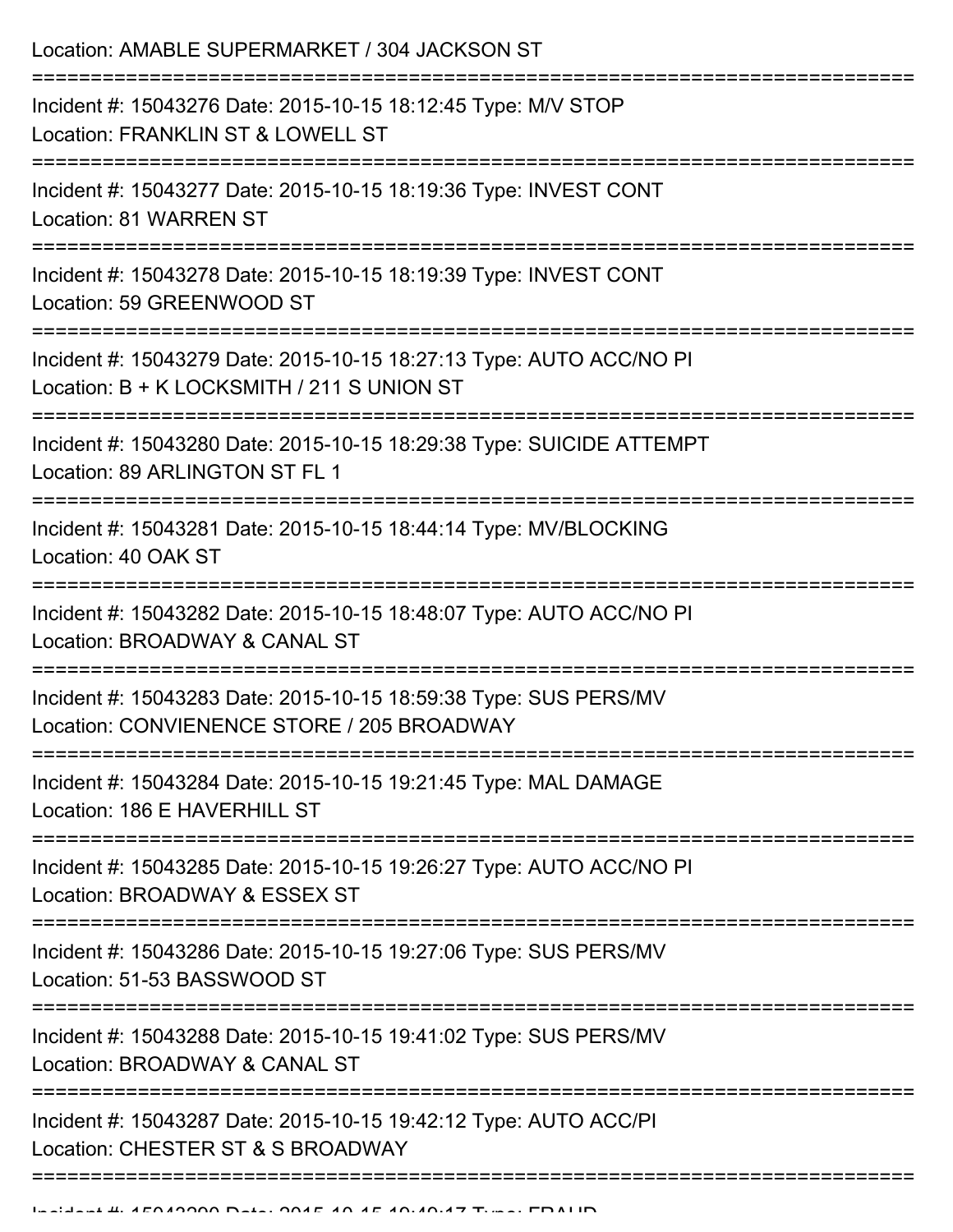Location: 10 HARRIMAN ST

| Incident #: 15043289 Date: 2015-10-15 19:49:42 Type: DRUG OVERDOSE<br>Location: MEN'S WAREHOUSE / 59 MERRIMACK ST |
|-------------------------------------------------------------------------------------------------------------------|
| Incident #: 15043291 Date: 2015-10-15 19:54:40 Type: ALARM/BURG<br>Location: IPOLITOS BLDG. / 4 UNION ST          |
| Incident #: 15043292 Date: 2015-10-15 20:09:17 Type: LARCENY/PAST<br>Location: 2 MUSEUM SQ #6 FL 615              |
| Incident #: 15043293 Date: 2015-10-15 20:46:16 Type: M/V STOP<br>Location: 98 JACKSON ST                          |
| Incident #: 15043294 Date: 2015-10-15 20:46:28 Type: ALARM/BURG<br>Location: MARINO AUTO / 39 HAVERHILL ST        |
| Incident #: 15043295 Date: 2015-10-15 20:47:47 Type: MEDIC SUPPORT<br>Location: 169 PARK ST FL 1                  |
| Incident #: 15043296 Date: 2015-10-15 21:01:41 Type: M/V STOP<br>Location: 34 HAVERHILL ST                        |
| Incident #: 15043297 Date: 2015-10-15 21:02:54 Type: SUS PERS/MV<br>Location: 40 OREGON AV                        |
| Incident #: 15043298 Date: 2015-10-15 21:07:13 Type: DISABLED MV<br>Location: MARKET ST & S UNION ST              |
| Incident #: 15043299 Date: 2015-10-15 21:15:39 Type: A&B D/W PAST<br>Location: 32 JACKSON ST                      |
| Incident #: 15043300 Date: 2015-10-15 21:26:00 Type: M/V STOP<br>Location: ANDOVER ST & GLENN ST                  |
| Incident #: 15043301 Date: 2015-10-15 21:30:08 Type: MAN DOWN<br>Location: 102 GREENWOOD ST                       |
| Incident #: 15043302 Date: 2015-10-15 21:41:00 Type: M/V STOP<br><b>Location: JACKSON CT</b>                      |
| Incident #: 15043303 Date: 2015-10-15 22:05:10 Type: M/V STOP                                                     |